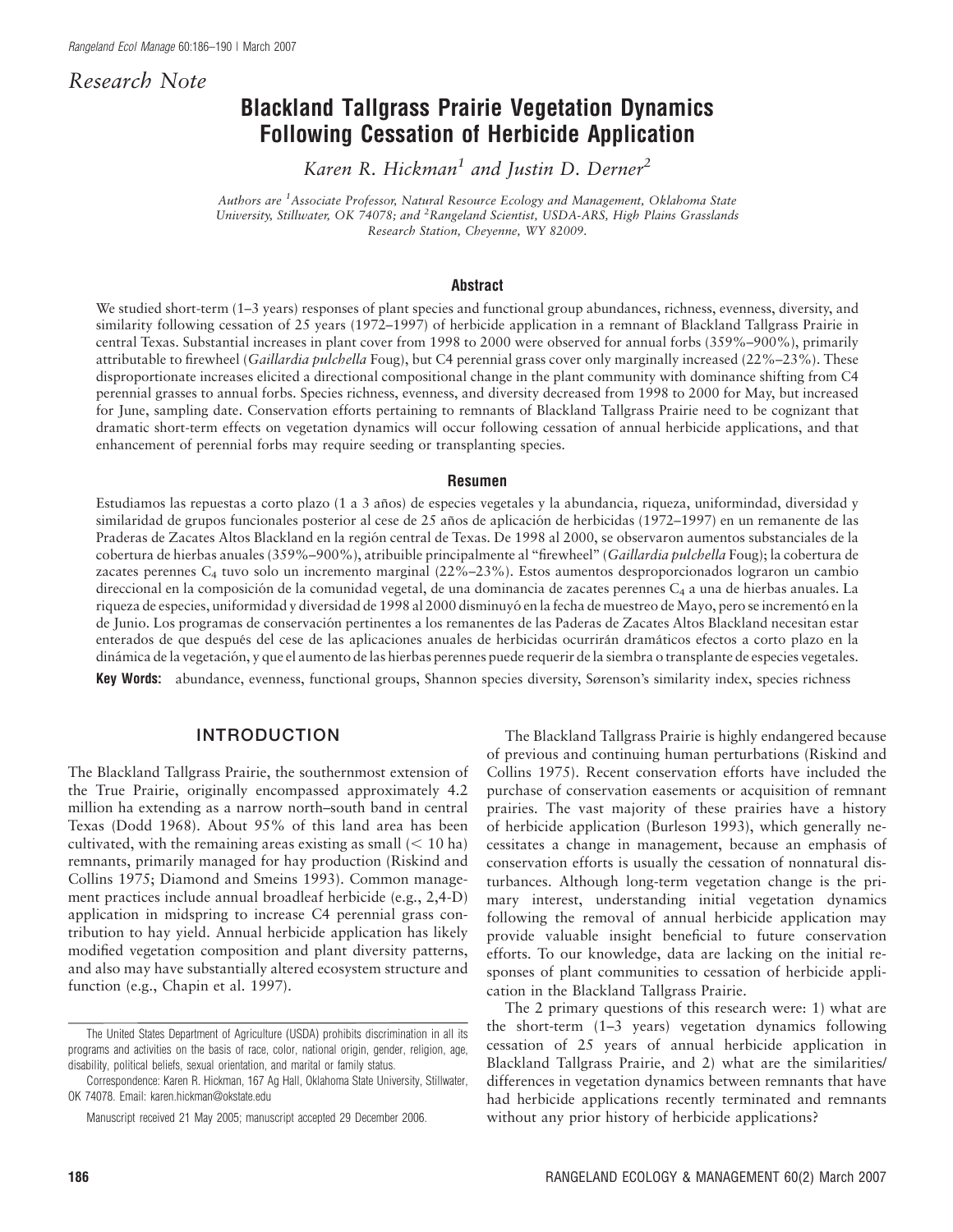### METHODS

Two remnants in the Blackland Tallgrass Prairie with contrasting histories of herbicide use were selected based on their close proximity (within 2 km), similar size (3 ha), soils (Heiden soil series; fine, smectitic thermic Udic Haplusterts), slope (1%– 3%), long-term use (hay production), and dominant plant species. Both remnants are surrounded by croplands and permanent pastures. One remnant has a 25-year history (1972– 1997) of annual herbicide  $(2,4-D$  at 0.28 kg a.i.  $\cdot$  ha<sup>-1</sup>) application, and is located on the United States Department of Agriculture Agricultural Research Service Grassland, Soil and Water Research Laboratory near Riesel, Texas (lat 31°28'N; long 96°52′W). Since 1998, this remnant has not received any herbicide treatment. The other remnant, owned by the Native Prairie Association of Texas, has no history of herbicide use (Paul Mezynski, personal communication, May 1997). Annual precipitation for 1998, 1999, and 2000 was 924, 502, and 1 106 mm, respectively, with 1999 the second driest year in the long-term (63-year) record (annual average 896 mm).

Plant species composition in both remnants was assessed in mid-May and mid-June in 1998, 1999, and 2000 in 10,  $1 \times 1$  m quadrats systematically located along each of 5, 75-m–long randomly located transects. Plants within quadrats were identified to species (if possible) or genus and assigned to a functional group: C4 perennial grass, C3 annual grass, C3 perennial grass, perennial forb, annual forb, forb (if unable to identify longevity), or subshrub. Nomenclature follows Diggs et al. (1999). Species composition was determined by visually estimating each plant species' cover with the use of 7 cover classes modified from Daubenmire (1959):  $1 = \langle 1\%$  cover; 2 =  $1\% - 5\%; \quad 3 = 6\% - 25\%; \quad 4 = 26\% - 50\%; \quad 5 = 51\% - 75\%;$  $6 = 76\% - 95\%$ ; and  $7 = 96\% - 100\%$ . Midpoints of cover classes were used in data analysis for each species (Towne et al. 2005). Plant species richness, evenness of species cover (Pielou's J index), species relative cover, and Shannon species diversity (Magurran 1988) were calculated. We summed individual species cover values by functional group to determine functional group cover (Howe 1995; Wilson and Tilman 2002), and these values were used to calculate functional group diversity with the use of Shannon diversity  $(H') = \Sigma[p_i \cdot \ln p_i]$ , where  $p_i$  = proportional contribution of functional group *i* to the plant community; Magurran 1988). Sørensen's similarity index (Magurran 1988) was calculated for a qualitative assessment for each sampling period.

Neither of the herbicide treatments were replicated, but this is a unique situation with both remnants within close proximity, having the same soil series, similar size, similar dominant plant species, and known long-term histories of management. Inferences from our findings, however, are specific to our experimental location and treatments. Further experimentation is required to determine applicability of results to a wider geographic area.

# RESULTS

#### Previously Herbicided Remnant

Total cover of plant species increased 2.1-fold (May sampling) and 2.5-fold (June sampling) from 1998 to 2000 (Table 1). Cover of all functional groups increased, with the exception of

C3 perennial grasses in the May sampling  $(-27%)$ . The largest increases in cover were observed for annual forbs (359% in May, 900% in June), perennial forbs (76%, 284%) and subshrubs (184%, 71%). C4 perennial grass cover increased only 22% and 23% for May and June sampling, respectively. A directional composition shift in the plant community was observed over the 3 years, as annual forbs became the dominant functional group. This shift was primarily attributable to the large increase in firewheel (Gaillardia pulchella Foug). C4 perennial grasses were the dominant functional group in 1998 with 29% relative cover in May and 58% in June, but these values declined to 17% in May 2000 and 29% in June 2000. Composition of other functional groups was largely unchanged with the notable exception of the decrease in C3 perennial grasses in May from 13% in 1998 to 5% in 2000.

Responses of species and functional group richness, evenness, and diversity differed with sampling date (Table 2). Species richness, evenness, and diversity decreased from 1998 to 2000 in the May sampling, but these attributes increased for the June sampling. Functional group richness, evenness, and diversity did not differ between May 1998 and 2000, whereas only evenness and diversity increased in the June sampling.

#### Comparison Between Previously and Nonherbicided Remnants

Total cover of species was similar between the 2 remnants for the initial May 1998 sampling and slightly higher in the nonherbicided remnant in the June 1998 sampling (Table 1). Consistently greater total cover of species was observed in the nonherbicided remnant for all samplings in 1999 and 2000. Cover of C4 and C3 perennial grasses were similar between the remnants in May 1998, but cover of both was greater in the nonherbicided than the previously herbicided remnant in May 2000. Little bluestem (Schizachyrium scoparium [Michx.] Nash) and Texas wintergrass (Nassella leucotrichia [Trin. and Rupr.] Barkworth) were the most prominent C4 and C3 perennial grasses, respectively (Table 1). Cover of perennial forbs was consistently greater in the nonherbicided remnant across all sampling dates; opposite findings were observed for annual forbs. Composition of the nonherbicided remnant was largely unchanged from 1998 to 2000. Perennial forbs and C4 perennial grasses continued to be the dominant functional groups at all sampling dates.

Changes were observed in the relationship between remnants and species richness, evenness, and diversity for the May, but not the June, samplings (Table 2). Functional group evenness, initially higher in the previously herbicided remnant in May 1998, did not differ in May 2000. Functional group diversity was initially higher in the nonherbicided remnant in May 1998, but did not differ in May 2000. Sørensen's similarity index for species and functional groups was unchanged for both the May and June sampling dates. Comparison of the similarity index values for species and functional groups indicates less similarity in species (0.65 and 0.75) between the 2 remnants than for plant functional groups (0.92–1.00).

## **DISCUSSION**

We observed substantial short-term (3 years) vegetation change in our May and June samplings following the cessation of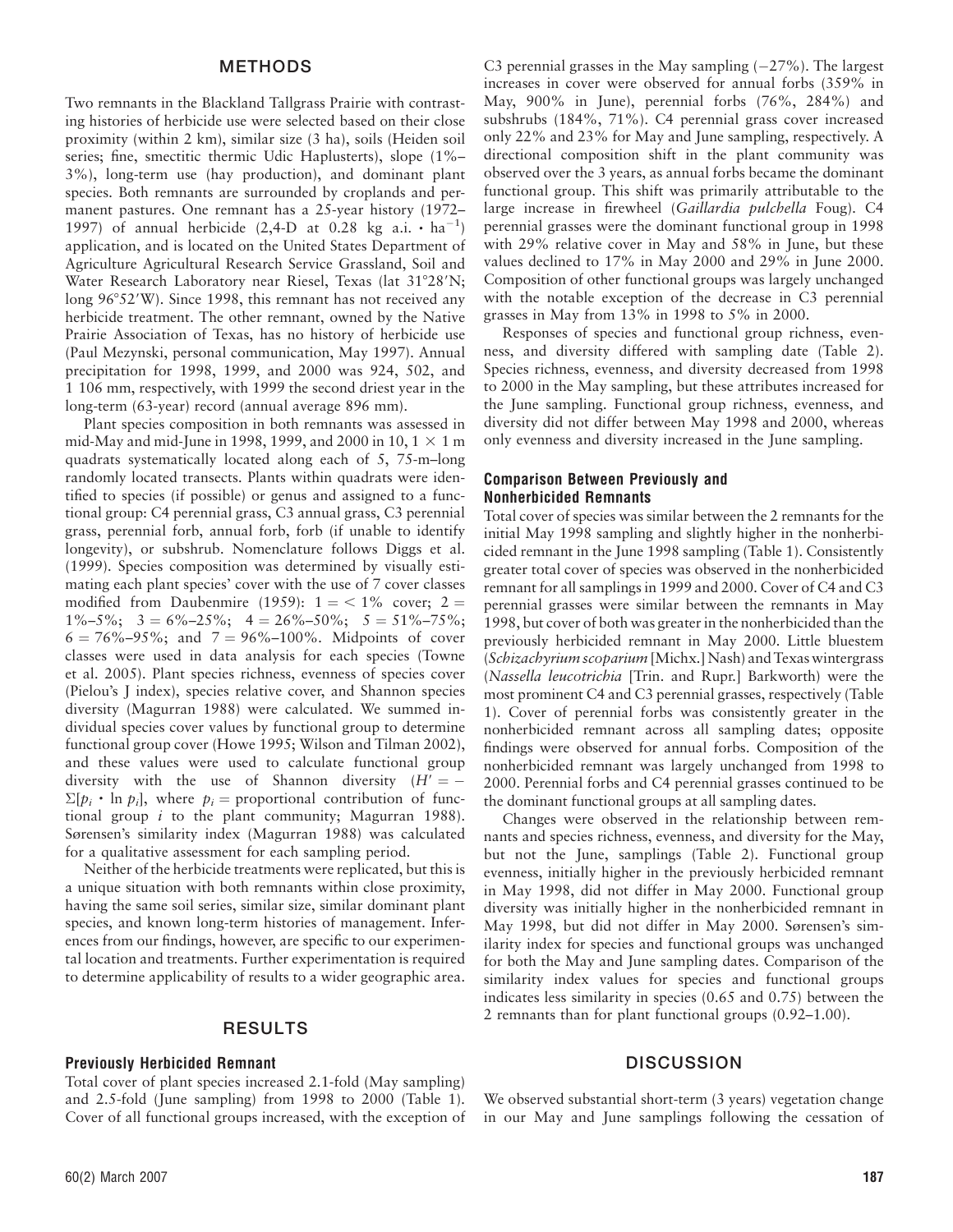Table 1. Total cover of species within functional groups and percent composition by functional group with the use of species cover values. NH (nonherbicided) denotes prairie remnant without a history of herbicide use, PH (previously herbicided) denotes prairie remnant with a 25-year history of annual herbicide application and then cessation of this practice in 1998. Nomenclature from Diggs et al. (1999).

|                      |                                                     | May 1998  |         | <b>June 1998</b> |       | May 1999                                                             |       | June 1999 |       | May 2000 |       | <b>June 2000</b> |       |
|----------------------|-----------------------------------------------------|-----------|---------|------------------|-------|----------------------------------------------------------------------|-------|-----------|-------|----------|-------|------------------|-------|
| Functional group     | <b>Species</b>                                      | <b>NH</b> | PH      | NΗ               | PH    | NΗ                                                                   | PH    | <b>NH</b> | PH    | NΗ       | PH    | <b>NH</b>        | PH    |
| C4 perennial grasses |                                                     | 32.2      | 34.7    | 59.9             | 70.0  | 41.8                                                                 | 25.1  | 77.4      | 57.9  | 75.3     | 42.5  | 112.2            | 86.1  |
|                      | Schizachyrium scoparium (Michx.) Nash               | 21.6      | 22.1    | 37.3             | 38.5  | 27.8                                                                 | 18.9  | 42.1      | 33.4  | 42.1     | 17.9  | 53.5             | 33.9  |
|                      | Sorghastrum nutans (L.) Nash                        | 3.7       | 5.6     | 8.9              | 17.3  | 10.5                                                                 | 4.1   | 22.0      | 11.1  | 11.9     | 10.1  | 19.4             | 16.9  |
|                      | Andropogon gerardii Vitman                          | 6.3       | 1.0     | 9.8              | 1.3   | 2.9                                                                  | 0.4   | 8.2       | 2.8   | 8.4      | 1.0   | 13.6             | 4.2   |
|                      | Other                                               | 0.6       | 6.0     | 4.0              | 13.0  | 0.5                                                                  | 1.6   | 5.2       | 10.6  | 12.9     | 13.5  | 25.7             | 31.1  |
| C3 perennial grasses |                                                     | 10.3      | 15.9    | 6.8              | 9.4   | 22.6                                                                 | 19.1  | 25.0      | 22.2  | 43.0     | 11.6  | 41.3             | 31.2  |
|                      | Carex spp.                                          | 2.3       | 1.3     | 2.5              | 1.0   | 2.5                                                                  | 2.2   | 4.7       | 5.3   | 10.6     | 4.2   | 9.8              | 6.7   |
|                      | Nassella leucotricha [Trin. and Rupr.]<br>Barkworth | 7.9       | 14.2    | 4.3              | 8.3   | 19.7                                                                 | 16.8  | 20.2      | 16.9  | 29.1     | 7.5   | 30.0             | 22.6  |
|                      | <b>Other</b>                                        | 0.1       | 0.4     | 0.0              | 0.0   | 0.4                                                                  | 0.1   | 0.1       | 0.0   | 3.3      | 0.2   | 1.6              | 1.9   |
| C3 annual grasses    |                                                     | 6.4       | 6.7     | 0.0              | 0.0   | 15.4                                                                 | 8.6   | 0.0       | 0.0   | 13.8     | 7.5   | 8.2              | 0.0   |
|                      | Bromus tectorum L.                                  | 0.0       | 0.3     | 0.0              | 0.0   | 8.0                                                                  | 0.2   | 0.0       | 0.0   | 8.2      | 0.4   | 0.0              | 0.0   |
|                      | Limnodea arkansana (Nutt.) L. H. Dewey              | 0.6       | 5.1     | 0.0              | 0.0   | 7.3                                                                  | 8.4   | 0.0       | 0.0   | 5.6      | 7.1   | 0.0              | 0.0   |
|                      | <b>Other</b>                                        | 5.8       | 1.3     | 0.0              | 0.0   | 0.1                                                                  | 0.0   | 0.0       | 0.0   | 0.0      | 0.0   | 8.2              | 0.0   |
| Perennial forbs      |                                                     | 56.9      | 28.7    | 55.9             | 14.8  | 85.8                                                                 | 38.2  | 86.3      | 36.7  | 125.7    | 50.5  | 117.8            | 56.8  |
|                      | Aster ericoides L.                                  | 6.7       | $0.0\,$ | 12.2             | 0.0   | 8.8                                                                  | 0.0   | 12.5      | 0.0   | 9.9      | 0.0   | 18.3             | 0.0   |
|                      | Cacalia spp.                                        | 12.2      | 6.0     | 3.2              | 0.4   | 18.3                                                                 | 6.8   | 7.9       | 4.7   | 25.9     | 7.9   | 14.7             | 10.4  |
|                      | Ruellia humilus Nutt.                               | 7.5       | 0.0     | 9.3              | 0.0   | 10.6                                                                 | 0.0   | 12.6      | 0.4   | 12.6     | 0.1   | 14.6             | 0.1   |
|                      | Ruellia nudiflora (Engelm. & A. Gray) Urb.          | 5.7       | 0.0     | 6.9              | 0.0   | 9.8                                                                  | 0.1   | 13.7      | 0.3   | 12.9     | 0.2   | 19.0             | 0.1   |
|                      | Salvia azurea Michx. ex Lam.                        | 7.3       | 0.2     | 6.1              | 0.0   | 4.9                                                                  | 0.0   | 7.8       | 0.1   | 9.4      | 0.0   | 12.9             | 0.0   |
|                      | Schrankia spp.                                      | 5.6       | 4.5     | 8.8              | 5.2   | 8.8                                                                  | 6.0   | 10.1      | 11.6  | 14.9     | 10.5  | 13.5             | 11.1  |
|                      | Other                                               | 12.0      | 18.1    | 9.4              | 9.1   | 24.4                                                                 | 25.3  | 21.7      | 19.6  | 40.1     | 31.9  | 24.9             | 35.1  |
| Annual forbs         |                                                     | 2.6       | 23.0    | 0.1              | 9.0   | 21.0                                                                 | 50.5  | 6.7       | 47.2  | 13.9     | 105.6 | 3.3              | 90.3  |
|                      | Centaurea americana Nutt.                           | 0.0       | 2.3     | 0.0              | 1.2   | 1.3                                                                  | 2.3   | 2.1       | 6.7   | 1.5      | 8.2   | 0.6              | 9.1   |
|                      | Gaillardia pulchella Foug                           | 0.0       | 4.9     | 0.0              | 5.7   | 0.0                                                                  | 37.1  | 0.0       | 35.3  | 0.6      | 78.6  | 0.0              | 66.8  |
|                      | <i>Hedyotis nigricans</i> (Lam.) Fosberg            | 0.0       | 1.4     | 0.0              | 1.8   | 0.0                                                                  | 2.8   | 0.0       | 3.9   | 0.0      | 6.8   | 0.0              | 7.6   |
|                      | Other                                               | 2.6       | 14.5    | 0.1              | 0.4   | 19.6                                                                 | 8.3   | 4.7       | 1.4   | 11.7     | 12.1  | 2.7              | 6.8   |
| Forbs                |                                                     | 0.3       | 0.9     | 0.4              | 0.7   | 2.9                                                                  | 2.6   | 4.6       | 2.4   | 7.7      | 3.2   | 5.7              | 4.3   |
| Subshrubs            | Acacia angustissima (Mill.) Kuntze                  | 12.6      | 10.1    | 16.5             | 18.1  | 23.9                                                                 | 13.8  | 22.6      | 17.9  | 28.4     | 28.7  | 32.5             | 31.2  |
| Sum                  |                                                     | 121.3     | 121.6   | 139.6            | 120.3 | 213.1                                                                | 157.9 | 222.7     | 182.2 | 307.9    | 250.2 | 320.9            | 299.1 |
|                      |                                                     |           |         |                  |       | Percent composition by functional group with the use of cover values |       |           |       |          |       |                  |       |
| C4 perennial grasses |                                                     | 26.5      | 28.9    | 42.9             | 57.4  | 19.6                                                                 | 15.9  | 34.8      | 31.4  | 24.5     | 17.0  | 35.0             | 28.7  |
| C3 perennial grasses |                                                     | 8.5       | 13.3    | 4.9              | 7.7   | 10.6                                                                 | 12.1  | 11.2      | 12.0  | 14.0     | 4.7   | 12.9             | 10.4  |
| C3 annual grasses    |                                                     | 5.3       | 5.6     | 0.0              | 0.0   | 7.2                                                                  | 5.5   | 0.0       | 0.0   | 4.5      | 3.0   | 2.5              | 0.0   |
| Perennial forbs      |                                                     | 46.9      | 23.6    | 40.0             | 12.1  | 40.2                                                                 | 24.2  | 38.8      | 19.9  | 40.8     | 20.2  | 36.7             | 18.9  |
| Annual forbs         |                                                     | 2.2       | 19.2    | 0.1              | 7.4   | 9.8                                                                  | 32.0  | 3.0       | 25.6  | 4.5      | 42.3  | 1.0              | 30.1  |
| Forbs                |                                                     | 0.2       | 0.7     | 0.3              | 0.6   | 1.3                                                                  | 1.7   | 2.1       | 1.3   | 2.5      | 1.3   | 1.8              | 1.4   |
| Subshrubs            |                                                     | 10.4      | 18.9    | 11.8             | 14.8  | 11.2                                                                 | 8.7   | 10.2      | 9.7   | 9.2      | 11.5  | 10.1             | 10.4  |

annual herbicide application in a Blackland Tallgrass Prairie remnant after a 25-year history. All plant functional groups responded with increases in cover, except for C3 perennial grasses in the May sampling. These responses differed between functional groups, however, with the largest increases occurring for annual and perennial forbs and subshrubs, whereas C4 perennial grasses only marginally increased. These disproportionate increases elicited a directional composition shift in the plant community with C4 perennial grass dominance being displaced by annual forb dominance.

Functional group richness, evenness, and diversity did not change for the May samplings, but in June samplings, evenness

and diversity increased. Comparison of species composition from the year prior to initiation of annual herbicide application (1971; Smeins 1972) with the year following removal of this perturbation (1998) reveals that little bluestem was the dominant species in both years, but forbs replaced indiangrass (Sorghastrum nutans [L.] Nash) as the second most prevalent species. Interestingly, dominance of little bluestem dramatically declined in 1999 and 2000 as the annual forb firewheel became dominant, suggesting that firewheel rapidly filled open niches created by the termination of annual herbicide application, likely magnified by 1999 drought conditions. These results clearly indicate that conservation efforts targeting preserving remnants of the Blackland Tallgrass Prairie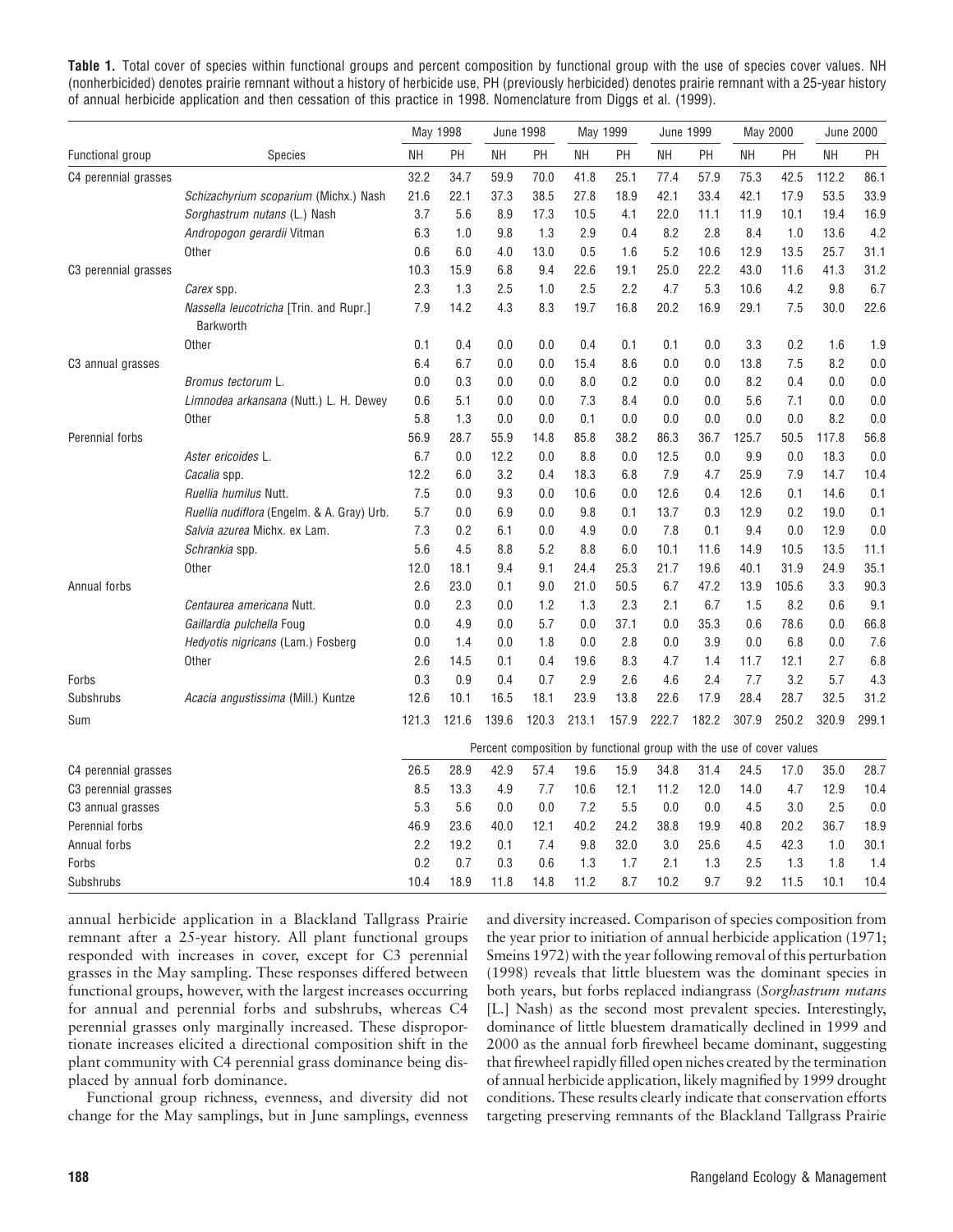**Table 2.** Mean ( $\pm$  1 SE) indices of species and functional group attributes (m<sup>-2</sup>). *Nonherbicided* denotes prairie remnant without a history of herbicide use, previously herbicided denotes prairie remnant with a 25-year history of annual herbicide application and then cessation of this practice in 1998.

|                  | Remnant               |                | May            |                | June    |                                                                                                   |                |  |
|------------------|-----------------------|----------------|----------------|----------------|---------|---------------------------------------------------------------------------------------------------|----------------|--|
| Attribute        |                       | 1998           | 1999           | 2000           | 1998    | 1999                                                                                              | 2000           |  |
| Species          |                       |                |                |                |         |                                                                                                   |                |  |
| Richness         | Nonherbicided         | 15.6           | 18.8           | 17.7           | 11.1    | 14.0                                                                                              | 13.9           |  |
|                  |                       | (0.4)          | (0.4)          | (0.3)          | (0.2)   | (0.2)                                                                                             | (0.3)          |  |
|                  | Previously herbicided | 20.4           | 16.0           | 17.1           | 11.3    | 10.4                                                                                              | 13.5           |  |
|                  |                       | (0.40)         | (0.4)          | (0.5)          | (0.3)   | (0.3)                                                                                             | (0.4)          |  |
| Evenness         | Nonherbicided         | 0.80           | 0.85           | 0.91           | 0.78    | 0.88                                                                                              | 0.91           |  |
|                  |                       | (0.007)        | (0.006)        | (0.004)        | (0.01)  | (0.006)                                                                                           | (0.003)        |  |
|                  | Previously herbicided | 0.81           | 0.76           | 0.77           | 0.69    | 0.86                                                                                              | 0.87           |  |
|                  |                       | (0.01)         | (0.01)         | (0.01)         | (0.01)  | (0.01)                                                                                            | (0.008)        |  |
| Diversity        | Nonherbicided         | 2.17           | 2.47           | 2.61           | 1.87    | 2.30                                                                                              | 2.38           |  |
|                  |                       | (0.04)         | (0.03)         | (0.05)         | (0.03)  | (0.03)                                                                                            | (0.02)         |  |
|                  | Previously herbicided | 2.43           | 2.09           | 2.18           | 1.66    | 2.01                                                                                              | 2.26           |  |
|                  |                       | (0.03)         | (0.03)         | (0.02)         | (0.04)  | (0.03)                                                                                            | (0.02)         |  |
| Similarity       |                       | 0.72           | 0.69           | 0.75           | 0.65    | 0.71                                                                                              | 0.73           |  |
|                  |                       | (0.03)         | (0.02)         | (0.008)        | (0.007) | (0.009)                                                                                           | (0.008)        |  |
| Functional group |                       |                |                |                |         |                                                                                                   |                |  |
| Richness         | Nonherbicided         | $\overline{7}$ | $\overline{7}$ | 7              | 6       | $6\phantom{1}6$                                                                                   | $\overline{7}$ |  |
|                  |                       | (0.3)          | (0.1)          | (0.3)          | (0.1)   | (0.2)                                                                                             | (0.2)          |  |
|                  | Previously herbicided | $\overline{7}$ | $\overline{7}$ | $\overline{7}$ | 6       | 6                                                                                                 | $6\phantom{1}$ |  |
|                  |                       | (0.1)          | (0.2)          | (0.2)          | (0.1)   | (0.1)<br>0.68<br>(0.004)<br>0.76<br>(0.008)<br>1.37<br>(0.02)<br>1.28<br>(0.03)<br>0.92<br>(0.04) | (0.09)         |  |
| Evenness         | Nonherbicided         | 0.61           | 0.77           | 0.74           | 0.60    |                                                                                                   | 0.70           |  |
|                  |                       | (0.008)        | (0.006)        | (0.004)        | (0.003) |                                                                                                   | (0.007)        |  |
|                  | Previously herbicided | 0.76           | 0.75           | 0.73           | 0.57    |                                                                                                   | 0.81           |  |
|                  |                       | (0.01)         | (0.004)        | (0.005)        | (0.006) |                                                                                                   | (0.006)        |  |
| Diversity        | Nonherbicided         | 1.51           | 1.46           | 1.40           | 1.03    |                                                                                                   | 1.45           |  |
|                  |                       | (0.03)         | (0.02)         | (0.03)         | (0.03)  |                                                                                                   | (0.02)         |  |
|                  | Previously herbicided | 1.22           | 1.51           | 1.44           | 0.99    |                                                                                                   | 1.28           |  |
|                  |                       | (0.03)         | (0.03)         | (0.02)         | (0.02)  |                                                                                                   | (0.02)         |  |
| Similarity       |                       | 1.00           | 0.93           | 1.00           | 0.92    |                                                                                                   | 0.92           |  |
|                  |                       | (0.03)         | (0.02)         | (0.1)          | (0.02)  |                                                                                                   | (0.02)         |  |

will need to be cognizant that abrupt changes in management (i.e., termination of annual herbicide application) may substantially affect short-term vegetation composition. Whether these changes are manifested in long-term changes to the plant community, however, remains to be determined.

We observed consistently greater total cover of species in the remnant without a history of herbicide application for all samplings in years 2 and 3. However, in contrast to the directional plant community shift observed in the remnant with a history of herbicide application, the composition of the remnant without a history of herbicide application was largely unchanged over the duration of this investigation. The similarity of vegetation, both from a species and functional group standpoint, revealed no differences between the 2 remnants. Temporal variation in plant community attributes was higher in the remnant with the past history of herbicide application. Seventy-five percent of the plant species observed were present in both remnants, including the dominant perennial grass species. Species not present in both remnants were, in most instances, more subordinate, rare species. An exception was the perennial forb species heath aster (Aster ericoides L.) which was not present in the remnant with a history of annual herbicide application. Because this species is a component of the climax plant community of Blackland Tallgrass Prairie (Diamond and Smeins 1988), conservation efforts focused on preserving the plant diversity of this endangered ecosystem may need to include seeding or transplanting this species to formerly herbicided remnants (Wells et al. 1989).

## MANAGEMENT IMPLICATIONS

Cessation of annual herbicide application in the Blackland Tallgrass Prairie influenced short-term (1–3 years) vegetation dynamics. A pertinent finding for conservation management of these lands is the marginal increase in perennial forb composition following cessation of the herbicide application after a 25-year history. Perennial forb cover remained  $<$  50% compared to the remnant without a history of herbicide application, suggesting that additional management practices are necessary to increase composition. Seeding or transplanting